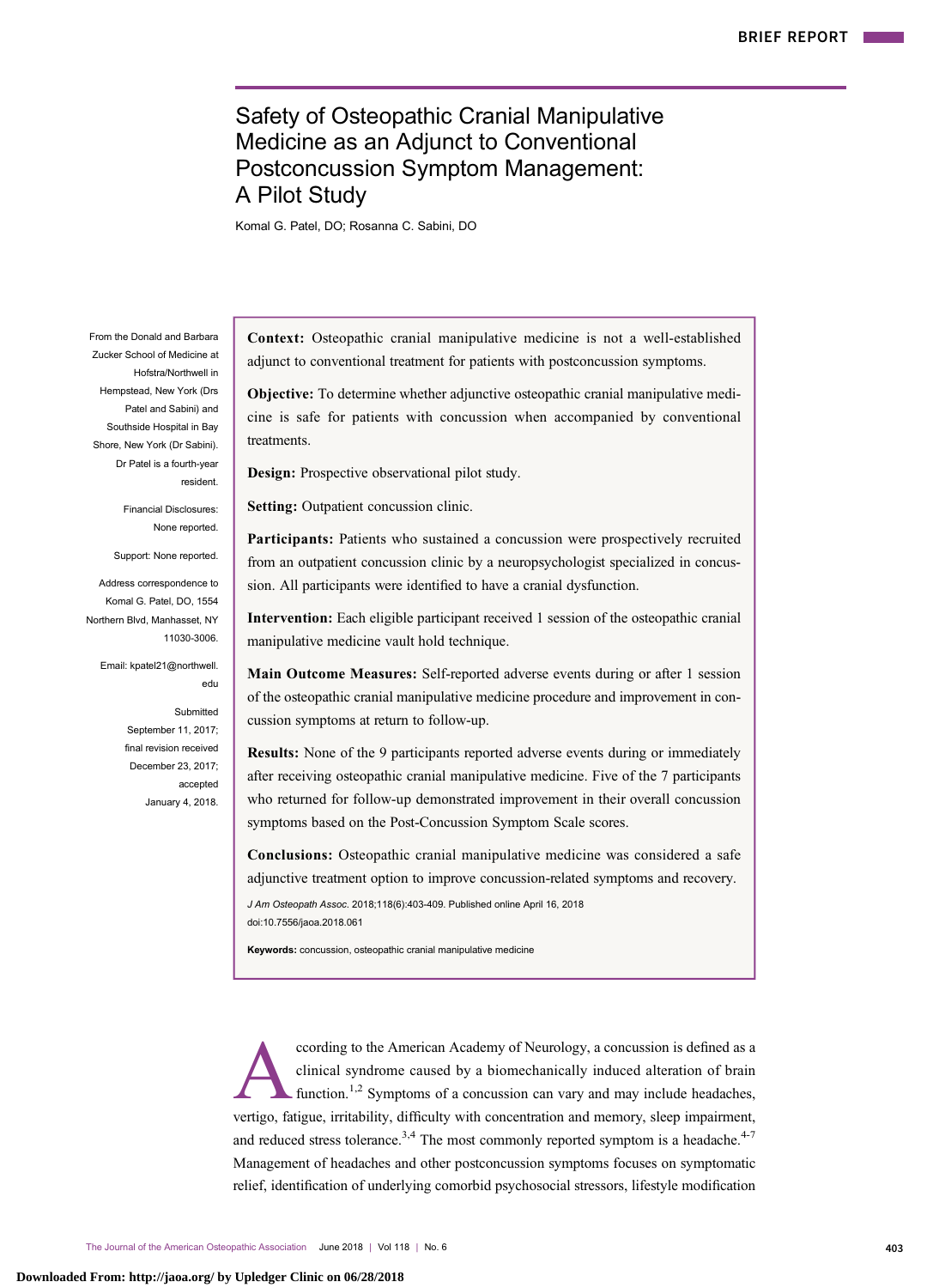(eg, sleep hygiene, minimizing stress, avoiding trig-gers), and over-the-counter analgesics.<sup>[4,8](#page-6-0),[9](#page-6-0)</sup> Although concussion symptoms typically resolve within a few weeks, $2,10,11$  some people may continue to experience persistent symptoms—greater than 10 to 14 days in adults and greater than 4 weeks in children.<sup>[2](#page-6-0)</sup> In some circumstances, patients may seek nonpharmaceutical therapies, such as osteopathic cranial manipulative medicine (OCMM), when concussion symptoms do not respond to current conventional postconcussion treatment options.<sup>[4,12](#page-6-0)</sup> Currently, OCMM is not considered part of the conventional treatment for patients with postconcussive symptoms.<sup>4,8,9</sup>

William G. Sutherland, DO, developed OCMM in the early 1930s to assess and alleviate cranial bony and myo-fascial dysfunctions<sup>[13,14](#page-6-0)</sup> that may arise from various injuries. Assessment of cranial dysfunctions requires a working knowledge of the cranial bony anatomy and how the cranium is connected via the falx cerebri, falx cerebelli, and tentorium cerebelli to the base of the spine at S1 to S2, the terminus of the dura. It is at the sphenobasilar symphysis (SBS)—the junction of the basisphenoid and basiocciput—where direct and indirect forces may result in major cranial strain patterns[.15](#page-6-0)

In a review of the literature, 2 studies demonstrated cranial dysfunctions after a traumatic brain injury. In one study, 95% of patients with traumatic brain injury showed some form of craniofacial disruption, with lateral strain and torsional dysfunctions being the most frequent.<sup>[16](#page-6-0)</sup> In another study, reduced craniosacral impulse with SBS compression was noted after traumatic brain injury, as well as increased SBS lateral and vertical strain, torsion, and anterior-posterior compression within the craniofacial bones, all of which improved with direct decompression.<sup>[15](#page-6-0)</sup>

To date, there has been limited research regarding the use and safety of OCMM after concussion. A small-sample study<sup>[17](#page-6-0)</sup> showed improvement in posttraumatic headaches after OCMM in combination with other manipulative techniques and pharmacotherapy. Furthermore, adjunctive osteopathic manipulative treatment has been shown to reduce posttraumatic headache,

as well as the number of days per week with headache, compared with conventional treatment alone.<sup>[18,19](#page-6-0)</sup> Given the paucity of data on OCMM in the management of concussion, this study sought to determine whether OCMM was a safe option in postconcussion symptom management when accompanied by conventional treatments.

## **Methods**

The study protocol was performed with the approval of the local institutional review board, and informed consent was obtained from participants in accordance with the Declaration of Helsinki. Participants were prospectively recruited from an outpatient concussion program, in which they were either self-referred or referred by other practitioners for the evaluation and management of concussion. The initial encounter consisted of obtaining a medical history, which included the Post-Concussion Symptom Scale (PCSS), and performing a physical examination by a neuropsychologist. The PCSS contains a list of 22 symptoms of concussion, each rated by the patient using a Likert scale from 0 (absent) to 6 (severe).

After the diagnosis of concussion was confirmed by the physician (R.C.S.), potential participants were referred for possible study enrollment during the same visit. The inclusion criteria for participation included having been injured within 8 weeks of the time of the initial visit, an age of 14 years or older, and a PCSS score of 10 or greater. The exclusion criteria included the following: cervical or thoracic surgery within the past 3 months; receipt of worker's compensation within the past 3 months; currently or potentially becoming involved in litigation related to the injury; receipt of OCMM within the past 3 months; history of hydrocephalus, infection or active tumor; or active or marked depression, anxiety, or psychosis.

If a participant was excluded from the study, he or she was educated to continue receiving concussion care. If a participant met the study criteria, he or she was asked to sign a consent form. Participants received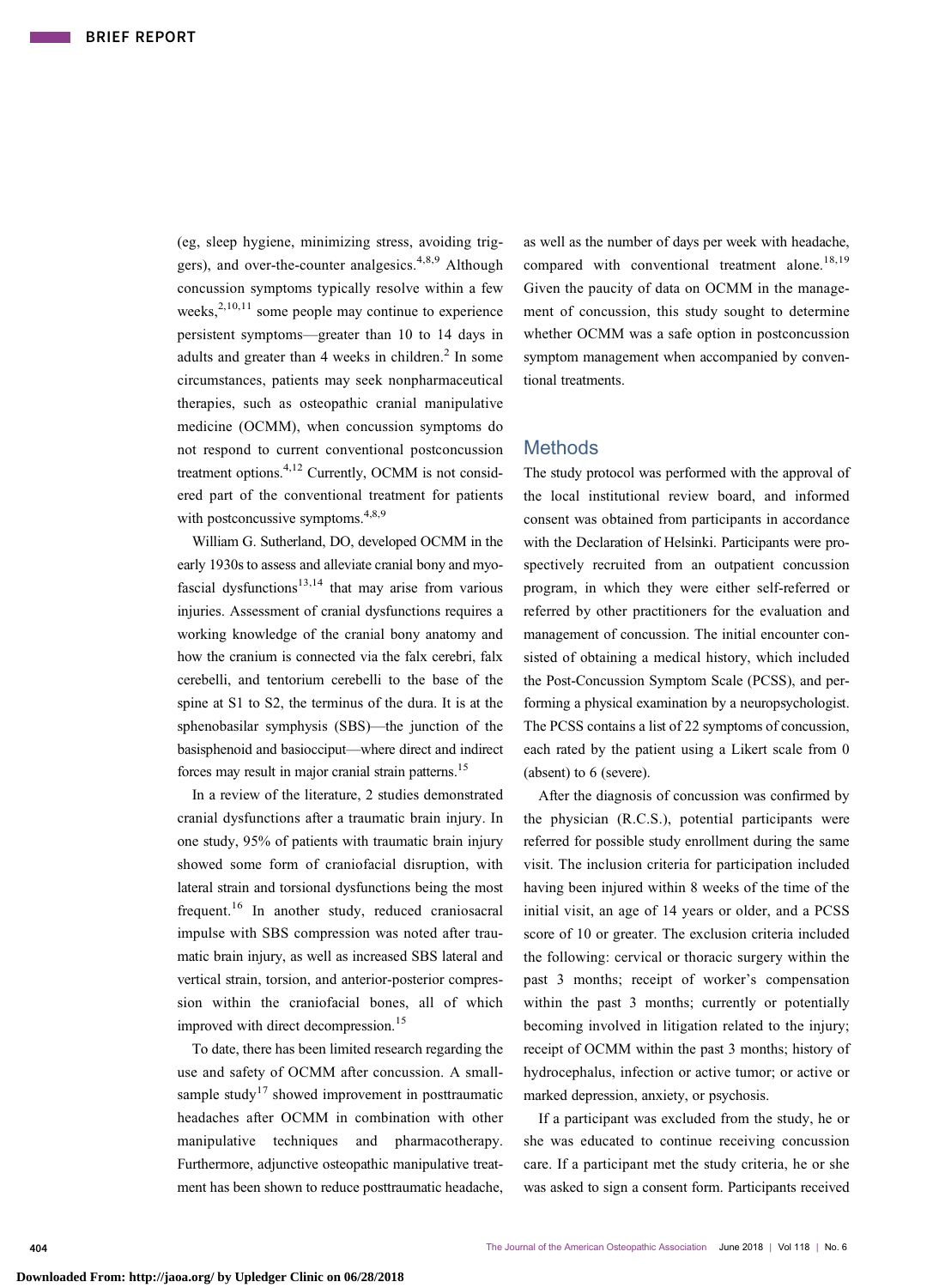1 session of OCMM by a single board-certified osteopathic physician (R.C.S.) with a fellowship in osteopathic manipulative medicine.

### OCMM Procedure

The treatment was performed with the participant lying comfortably in a supine position. The examiner's hand was initially placed at the occipitoatlantal junction of the top of the cervical spine to evaluate for fascial restrictions. Any palpated restrictions were released using myofascial release, with no passive or active range of motion performed to the cervical region. Once the occipitoatlantal junction was determined to be free of restrictions, fingers were placed on the head using the vault hold (Figure). This technique was used in the standard manner, with bilateral finger placement: thumbs off the head, index fingers on the sphenoid bones, middle fingers on the temporal bones, fourth fingers on the mastoid, and fifth fingers on the occipital bone. Once assessment of cranial restrictions was made, OCMM was applied until the cranial restrictions were normalized. Each procedure lasted less than 30 minutes.

Changes in symptoms or development of adverse effects were monitored by direct questioning of the participant about any symptoms during the procedure. Additional subjective outcome measures regarding overall symptoms were further delineated on the PCSS at the follow-up evaluation.

Participants were educated to continue their concussion care as directed by their physician and recommended to follow up with the physician after this treatment session. The treating physician in this study was blinded to which participant received the OCMM.

# **Results**

During the 4-week study, 26 potential participants were screened for inclusion and exclusion criteria. Seventeen patients were excluded ( for receipt of workers compensation, concussion >8 weeks prior, or a history of active psychiatric disorder). Nine parti-



#### Figure.

In participants with postconcussion symptoms, osteopathic cranial vault hold was applied until the cranial restrictions were normalized. Bilateral finger placement: thumbs off the head, index fingers on the sphenoid bones, middle fingers on the temporal bones, fourth fingers on the mastoid, and fifth fingers on the occipital bone.

cipants met the inclusion criteria and enrolled in the study. Seven participants completed the study, and 2 were lost to follow-up.

The study sample comprised participants aged 14 to 58 years (mean [SD] age, 27.5 [16.4] years) ([Table 1](#page-3-0)). Five of the participants were female and 4 were male. The mechanism of injury by which the participants sustained their concussion was as follows: 4 resulted from a motor vehicle accident, 4 were sports-related, and 1 was related to a fall. Two participants had a history of psychiatric disorder (depression and bipolar disorder) that was considered stable according to the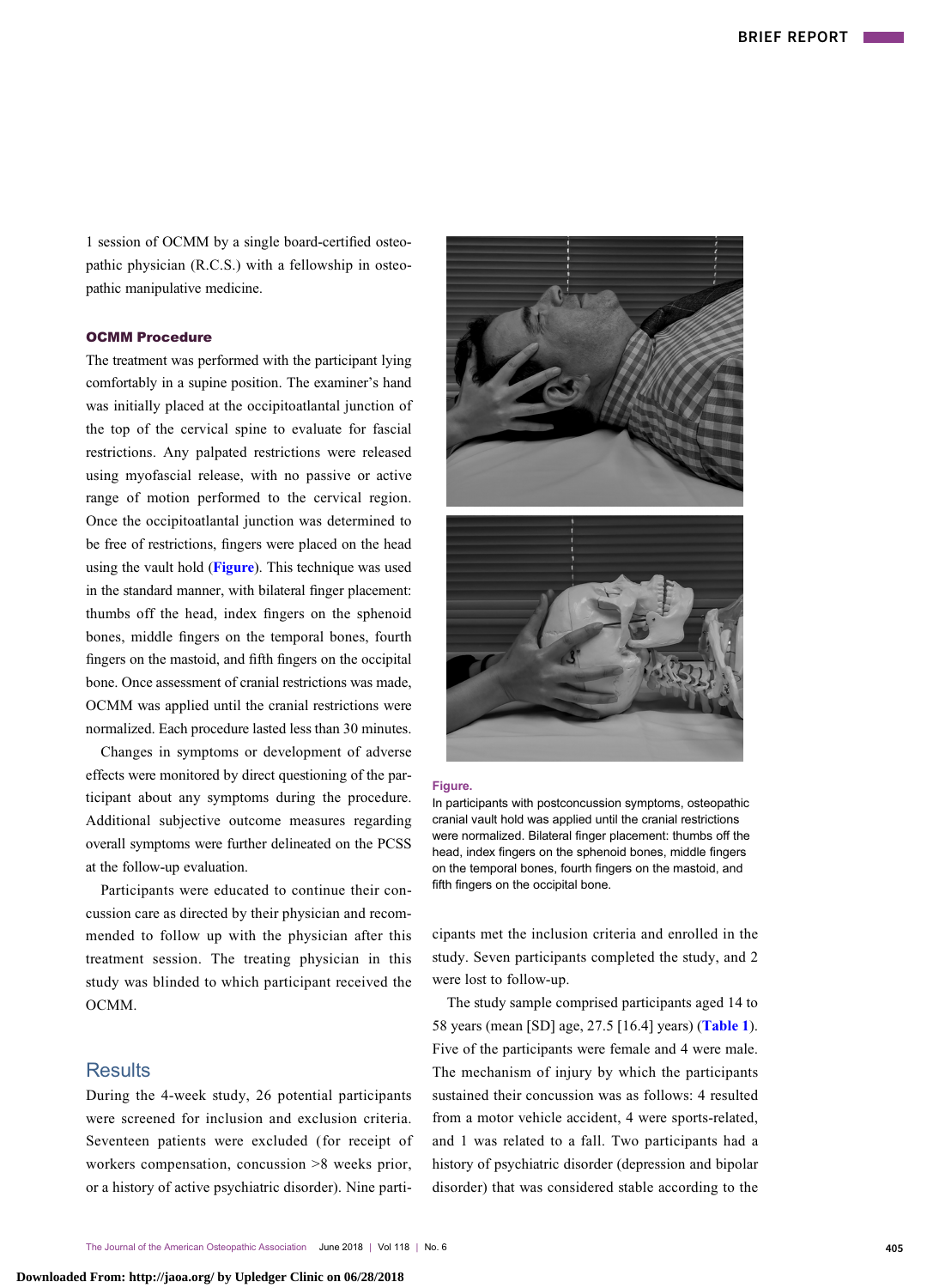#### <span id="page-3-0"></span>Table 1.

Osteopathic Cranial Manipulative Medicine as an Adjunct to Conventional Postconcussion Symptom Management: Participant Characteristics

| <b>Participant</b><br>No. | Age,<br>У | <b>Sex</b> | <b>Mechanism</b><br>of Injury | <b>History of</b><br><b>Headaches or</b><br><b>Migraines</b> | <b>History of</b><br><b>Psychiatric</b><br><b>Disorder</b> | <b>Days to Initial</b><br><b>Visit Since</b><br><b>Concussion</b> | Days to<br><b>Follow-up</b> |
|---------------------------|-----------|------------|-------------------------------|--------------------------------------------------------------|------------------------------------------------------------|-------------------------------------------------------------------|-----------------------------|
| $\mathbf{1}$              | 56        | Male       | Motor vehicle<br>accident     | N                                                            | N                                                          | 40                                                                | 21                          |
| 2                         | 16        | Female     | Sport-related<br>injury       | N                                                            | N                                                          | 8                                                                 | 20                          |
| 3                         | 17        | Female     | Fall                          | Y                                                            | N                                                          | 18                                                                | 21                          |
| 4                         | 14        | Female     | Sport-related<br>injury       | Y                                                            | N                                                          | 34                                                                | 15                          |
| 5                         | 23        | Male       | Motor vehicle<br>accident     | N                                                            | Y                                                          | 26                                                                | 56                          |
| 6                         | 18        | Male       | Sport-related<br>injury       | N                                                            | N                                                          | 53                                                                | 27                          |
| $\overline{7}$            | 16        | Female     | Motor vehicle<br>accident     | Y                                                            | N                                                          | 29                                                                | 139                         |
| 8 <sup>a</sup>            | 58        | Female     | Motor vehicle<br>accident     | N                                                            | Y                                                          | 20                                                                | $\cdots$                    |
| 9 <sup>a</sup>            | 30        | Male       | Sport-related<br>injury       | Y                                                            | N                                                          | 37                                                                | $\cdots$                    |

<sup>a</sup> Lost to follow-up.

participants. Four participants had a history of migraines or headaches, but none were currently receiving treatment.

The number of days from the date of concussion to the initial study visit ranged from 8 to 53 days (mean [SD], 29.4 [12.6] days). The number of days before participants followed up with their personal physician ranged from 15 to 139 days (mean [SD], 42.7 [41.3] days).

Of the 9 participants who received a single session of OCMM, no participant had adverse effects during or immediately after the procedure as indicated by participant reporting. We considered adverse effects to include worsened headache, nausea, dizziness, increased pain or soreness, lightheadedness, and fatigue. At the follow-up evaluation, no participant reported the development of

such adverse effects for the remainder of the day after receiving the OCMM.

Palpation of the occipitoatlantal joint and the cranium revealed cranial dysfunctions in all of the participants ([Table 2](#page-4-0)). Two-thirds of the participants exhibited an extension dysfunction of the occipitoatlantal joint and one-third exhibited a flexion dysfunction. Six participants demonstrated a left sidebending and rotation cranial dysfunction; 1 participant, a right sidebending and rotation cranial dysfunction; 1 participant, a right sidebending and rotation with translation cranial dysfunction; and 1 participant, a left torsion cranial dysfunction.

Of the 7 participants who returned for follow-up, 5 demonstrated an improvement in their PCSS scores ([Table 2](#page-4-0)). Two of the 7 participants reported an increased PCSS score at the follow-up visit.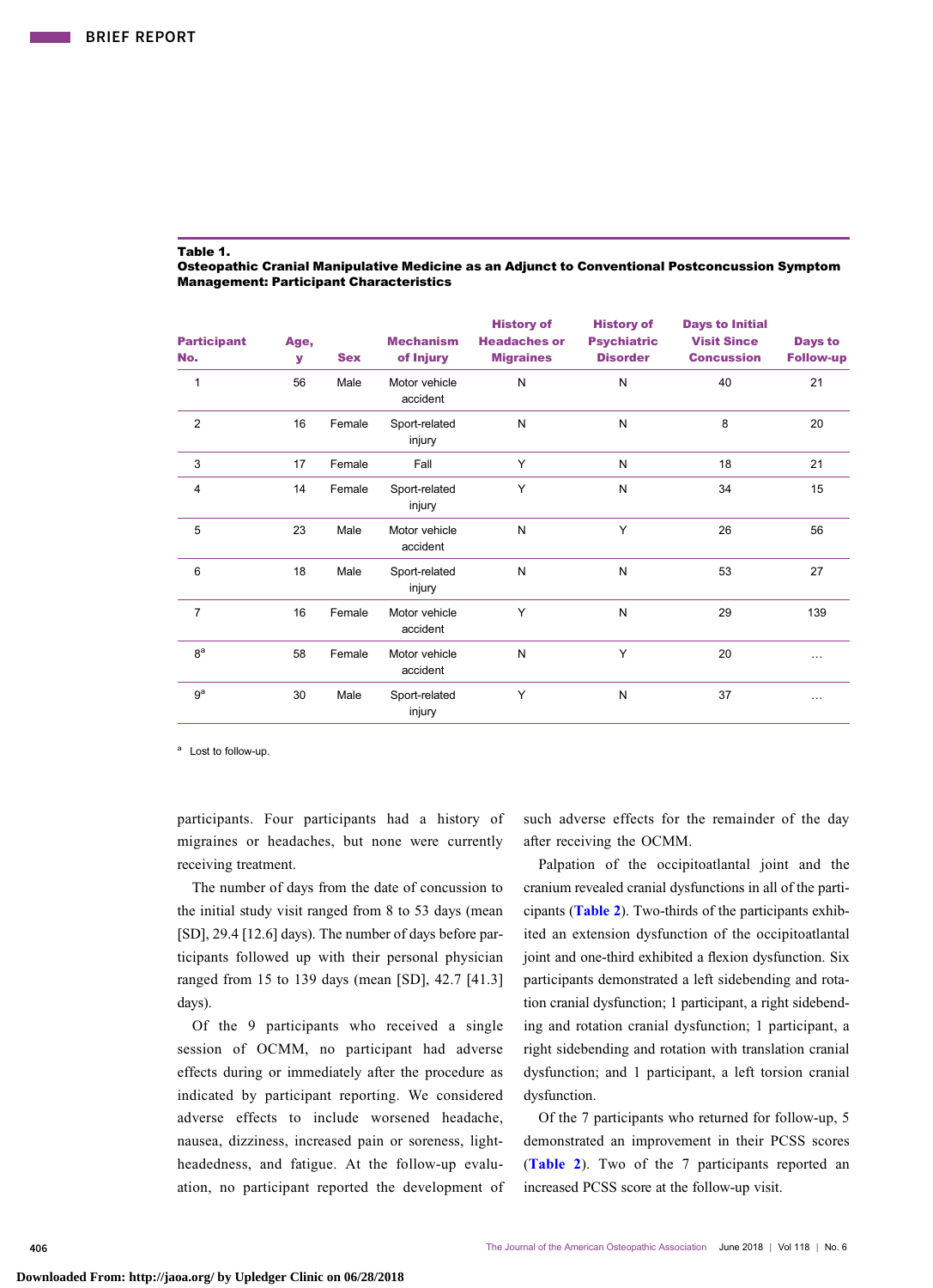#### <span id="page-4-0"></span>Table 2.

Cranial Dysfunctions and PCSS Scores in Participants With Postconcussion Symptoms Who Received Osteopathic Cranial Manipulative Medicine as an Adjunct to Conventional Treatment

| <b>Participant No.</b> | <b>Occipitoatlantal Somatic</b><br><b>Dysfunction</b> | <b>Cranial</b><br><b>Dysfunction</b> | <b>Initial</b><br><b>PCSS</b><br><b>Score</b> | <b>Follow-up</b><br><b>PCSS Score</b> | <b>PCSS Score</b><br><b>Change</b> |
|------------------------|-------------------------------------------------------|--------------------------------------|-----------------------------------------------|---------------------------------------|------------------------------------|
|                        | $ES_R R_L$                                            | $S_1R_1$                             | 50                                            | 29                                    | $-21$                              |
| $\overline{2}$         | $FS_RR_L$                                             | $S_R R_R$ , translation              | 20                                            | $\Omega$                              | $-20$                              |
| 3                      | ES <sub>1</sub> R <sub>R</sub>                        | $S_R R_R$                            | 50                                            | 17                                    | $-33$                              |
| 4                      | $ES_R R_L$                                            | $S_L R_L$                            | 22                                            | 40                                    | 18 <sup>a</sup>                    |
| 5                      | ES <sub>1</sub> R <sub>R</sub>                        | $S_{L}R_{L}$                         | 80                                            | 18                                    | $-62$                              |
| 6                      | $FS_RR_L$                                             | $S_{L}R_{L}$                         | 27                                            | 11                                    | $-16$                              |
| 7                      | $FS_RR_L$                                             | $S_L R_L$                            | 31                                            | 50                                    | 19 <sup>a</sup>                    |
| 8 <sup>b</sup>         | $ES_R R_L$                                            | $S_{L}R_{L}$                         | 83                                            | $\cdots$                              | $\cdots$                           |
| gb                     | ES <sub>1</sub> R <sub>R</sub>                        | Left torsion                         | 39                                            | $\cdots$                              | $\cdots$                           |
|                        |                                                       |                                      |                                               |                                       |                                    |

<sup>a</sup> Patients did not have improvement in Post-Concussion Symptom Scale (PCSS) at follow-up after osteopathic cranial manipulative medicine.<br><sup>b</sup> Lost to follow-up.

Abbreviations: E, extended; F, flexed; R<sub>L</sub>, rotated left; R<sub>R</sub>, rotated right; S<sub>L</sub>, sidebent left; S<sub>R</sub>, sidebent right.

# **Discussion**

The natural time course for concussion symptom reso-lution is typically less than a month.<sup>[2,10](#page-6-0),[11](#page-6-0)</sup> The conventional treatment for patients with concussion includes activity modification and analgesics. Use of adjunctive treatment is limited, and safety profiles of some treatments have not been extensively studied. Our pilot study sought to determine the safety of OCMM as an adjunctive treatment for postconcussive symptom management.

One study<sup>[16](#page-6-0)</sup> reported that 5% of participants' iatrogenic adverse events (eg, increased headaches and anxiety) developed after OCMM. The current study did not replicate those results. Participants who received OCMM were monitored for increased or worsened headaches, nausea, dizziness, pain, lightheadedness, or fatigue. However, none of the participants reported adverse events at the time of the procedure or at the follow-up visit. In general, adverse effects are typically difficult to capture in patients who receive any osteopathic manipulative treatment; therefore, a limitation of this pilot study is the small sample size and the subjective nature of symptom reporting. A larger treatment group may produce reported adverse effects of OCMM. Therefore, the need for a larger study protocol with inclusion of a control or sham group to evaluate the use and efficacy of OCMM as an adjunctive treatment option for concussion symptom management is warranted.

The PCSS indicates the presence and severity of selfperceived concussion symptoms. It is important to note that the PCSS is a nonspecific subjective measurement of 22 symptoms that could also be shared by the general population and persons who have other medical comorbidities, such as mood disorders or sleep difficulty. Despite the potential bias, the PCSS can assist in measuring the current state of symptoms and monitor progression through recovery. Five of the 7 participants who completed the study had improved PCSS scores. It is possible that the improvement in the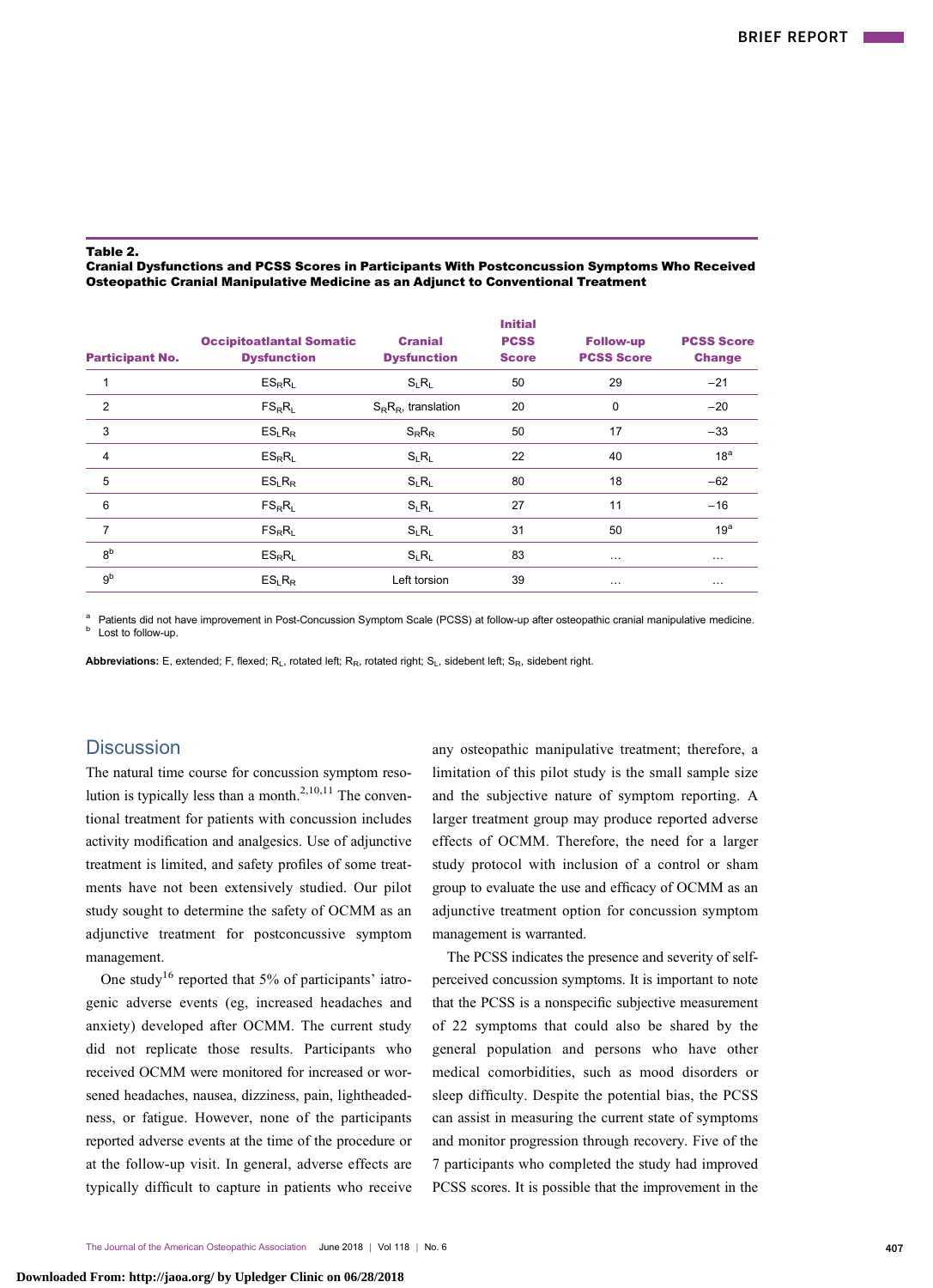PCSS score at the follow-up visit was a reflection of the natural progression and recovery of concussion symptoms. Therefore, although OCMM may have influenced improvement in the PCSS score, no control group was included to determine whether OCMM improved the PCSS score to a greater extent than the conventional care alone. Future studies, such as a randomized controlled trial, would be required to help determine the degree of symptom relief directly related to the OCMM.

The PCSS of 2 participants, 4 and 7, did not improve at the follow-up visit but rather worsened by a total of 18 and 19 points, respectively ([Table 2](#page-4-0)). As discussed, most people who sustain a concussion have resolution of their symptoms within a few weeks (<2 weeks for adults, <4 weeks for children), but 20% have persistent symptoms. $2<sup>0</sup>$  According to the most recent consensus statement on concussion in sport, $2$  persistent symptoms are considered to be a failure of normal clinical recovery and a constellation of nonspecific posttraumatic symptoms possibly linked to premorbid and current psychosocial stressors. Increased risk of persistent symptoms developing include having a history of a learning disability, migraines, or psychiatric disorders, such as anxiety or depression; having associated amnesia or loss of consciousness associated with the injury; and being younger than  $18 \text{ years.}^{21}$  $18 \text{ years.}^{21}$  $18 \text{ years.}^{21}$  It is possible that participants 4 and 7 had persistent symptoms. They both reported a history of headaches or migraines and were younger in age (14 and 16 years, respectively). However, participants 3 and 5 had a similar history as 4 and 7 but demonstrated improved symptoms at the follow-up visit. Thus, participants 4 and 7 could have had other premorbid factors or psychosocial stressors that contributed to their worsened PCSS scores but were not identified by our screening criteria. One study<sup>[22](#page-6-0)</sup> reported that other factors, such as mental and physical activity, stress, and sleep, can also cause daily spikes and fluctuation in concussion symptoms. Therefore, a higher PCSS score at the follow-up visit may have reflected a temporary symptom spike and not necessarily indicated worsened recovery. If additional follow-up visits were included in the study, the status of participants 4 and 7 could have been better ascertained. A future study would need to consider ongoing follow-up visits of at least 3 or more months to assist in determining recovery in patients who may have prolonged symptoms.

All of the participants who received a diagnosis of concussion were also found to have a craniosacral dysfunction. However, correlation or causation of the craniosacral dysfunctions with a history of concussion could not be concluded. Craniosacral dysfunctions have been described as being physiologic in origin, caused by daily strains on the body, or traumatic in origin.[23](#page-6-0) In addition, it has also been suggested that at least 1 cranial strain pattern will develop in all humans as a result of birthing mechanics.<sup>[24](#page-6-0)</sup> A retrospective review<sup>[25](#page-6-0)</sup> on cranial strain prevalence in healthy individuals demonstrated that all participants were identified to have cranial strain patterns, with torsions and rotations being the most common. Therefore, our results cannot conclude whether the craniosacral dysfunctions diagnosed were a direct result of the concussion or physiologic.

# **Conclusion**

This pilot study demonstrated safe implementation of OCMM for the adjunctive management of postconcussion symptoms in a small sample size. Although limited by the small sample size, which may have affected the study's ability to expose adverse events related to OCMM, this study elucidated the challenges of implementing OCMM and the need to design a larger-scale study with a control or sham group. If replicated, OCMM may be considered as an adjunctive or alternative treatment option to improve concussionrelated symptoms and recovery.

### Acknowledgment

We acknowledge Ona Bloom, PhD, who helped to review and guide the creation of this manuscript, and Allyn Behling, DO, who helped create the original manuscript.